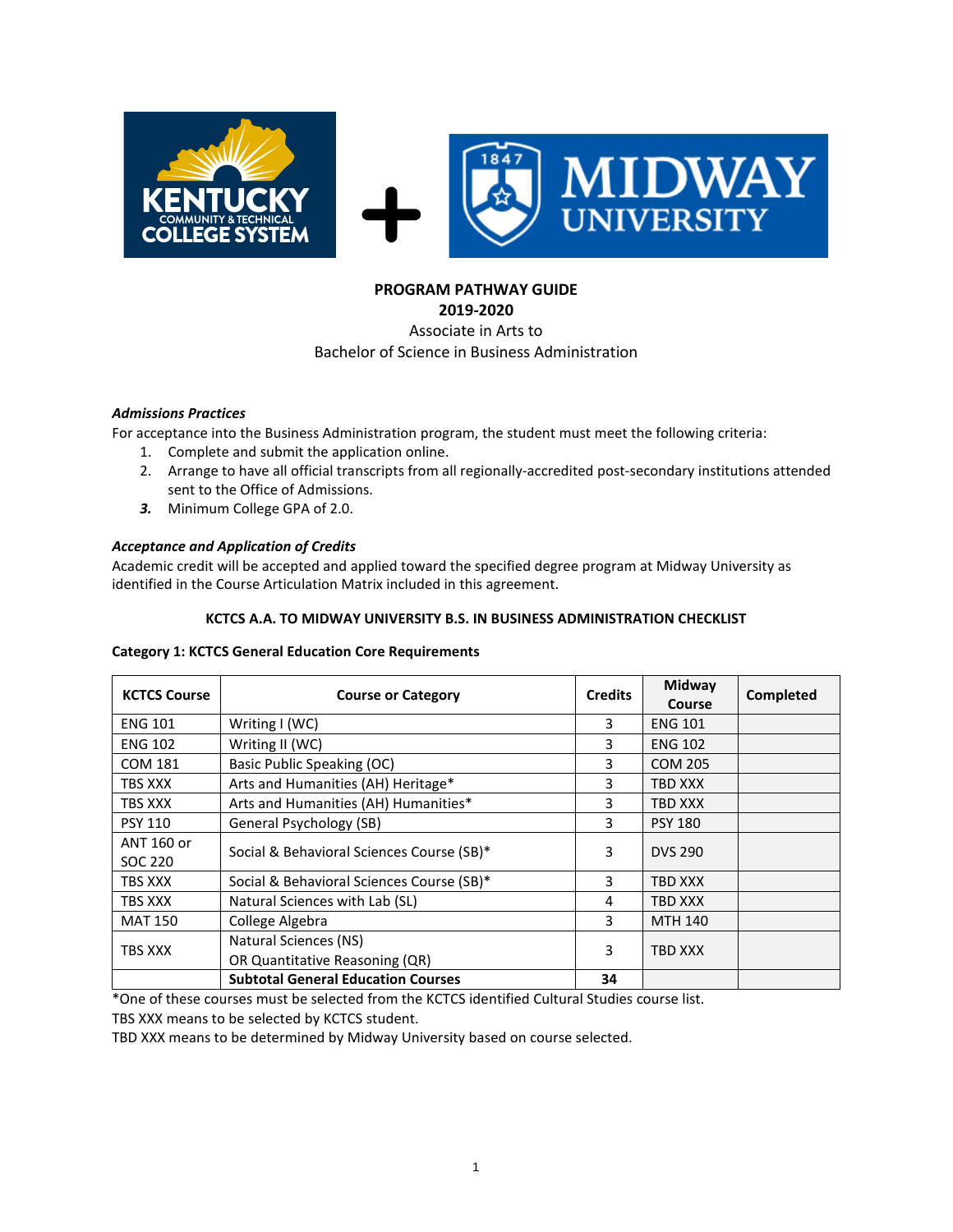### **Category 2: KCTCS A.A. Requirements**

| <b>KCTCS</b><br>Course | <b>Course or Category</b>                   |   | Midway<br>Course | Completed |
|------------------------|---------------------------------------------|---|------------------|-----------|
| WGS 200 or             | Arts and Humanities (AH)                    |   | <b>WST 200</b>   |           |
| <b>WGS 201</b>         | OR Social & Behavioral Sciences Course (SB) |   |                  |           |
| TBS XXX                | Arts and Humanities (AH)                    |   | TBD XXX          |           |
|                        | OR Social & Behavioral Sciences Course (SB) |   |                  |           |
|                        | <b>Subtotal A.A. Requirement Courses</b>    | 6 |                  |           |

# **Category 3: KCTCS Electives\***

| <b>KCTCS</b><br>Course              | <b>Course or Category</b>                                  | <b>Credits</b> | Midway<br>Course             | Completed |
|-------------------------------------|------------------------------------------------------------|----------------|------------------------------|-----------|
| <b>BAS 160</b>                      | Introduction to Business                                   | 3              | <b>TBD XXX</b>               |           |
| CIT 105 or<br>OST 105               | Introduction to Computers                                  |                | <b>TBD XXX</b>               |           |
| TBS XXX                             | First-Year Experience                                      | 3              | MWY-101                      |           |
| <b>BIO 120 or</b><br><b>GEO XXX</b> | General Ecology (NS) or<br>Any Geography Course (NS or SB) | 3              | <b>ENV 201 or</b><br>GEO 110 |           |
| <b>STA 210</b>                      | Statistics: A Force in Human Judgment (QR)                 |                | MTH 139                      |           |
| TBS XXX                             | Elective                                                   |                | <b>TBD XXX</b>               |           |
| TBS XXX                             | Elective                                                   |                | <b>TBD XXX</b>               |           |
|                                     | <b>Subtotal Elective Courses</b>                           | 21             |                              |           |
|                                     | <b>TOTAL Associate Degree Hours</b>                        | 61             |                              |           |

**\*** Recommend students pick from the KCTCS course equivalencies listed in the B.S. in Business Administration table

# **BACHELOR of SCIENCE in BUSINESS ADMINISTRATION KCTCS Program Transfer Equivalencies**

| <b>PUSITIESS ADIVITIVIS ITATION</b> |                                 |              |                |                                    |           |  |  |
|-------------------------------------|---------------------------------|--------------|----------------|------------------------------------|-----------|--|--|
| Course                              | <b>KCTCS Course</b>             | <b>Hours</b> | Course         | <b>Midway Course</b>               | Completed |  |  |
| <b>Number</b>                       |                                 |              | <b>Number</b>  |                                    |           |  |  |
| <b>BAS 283</b>                      | <b>Principles of Management</b> | 3            | <b>BUS 230</b> | Principles of Management           |           |  |  |
| or                                  |                                 |              |                |                                    |           |  |  |
| <b>MGT 283</b>                      |                                 |              |                |                                    |           |  |  |
| <b>BAS 282</b>                      | Principles of Marketing         | 3            | <b>BUS 255</b> | <b>Principles of Marketing</b>     |           |  |  |
| or                                  |                                 |              |                |                                    |           |  |  |
| <b>MKT 282</b>                      |                                 |              |                |                                    |           |  |  |
|                                     |                                 | 3            | <b>BUS 313</b> | <b>Business and Organizational</b> |           |  |  |
|                                     |                                 |              |                | Communication                      |           |  |  |
|                                     |                                 | 3            | <b>BUS 319</b> | <b>Business Research Methods</b>   |           |  |  |
|                                     |                                 | 3            | <b>BUS 321</b> | Managerial Finance                 |           |  |  |
|                                     |                                 | 3            | <b>BUS 340</b> | Legal Environment of Business      |           |  |  |
|                                     |                                 | 3            | <b>BUS 390</b> | <b>Global Business</b>             |           |  |  |
|                                     |                                 | 3            | <b>BUS 490</b> | <b>Business Capstone</b>           |           |  |  |
| ACC 201                             | Principles of Accounting I      | 3            | ACC 210        | Principles of Accounting I         |           |  |  |
| <b>ACC 202</b>                      | Principles of Accounting II     | 3            | <b>ACC 215</b> | Principles of Accounting II        |           |  |  |
| <b>CIT 130</b>                      | <b>Productivity Software</b>    | 3            | <b>CIS 235</b> | <b>Application Software</b>        |           |  |  |

# **BUSINESS ADMINISTRATION**